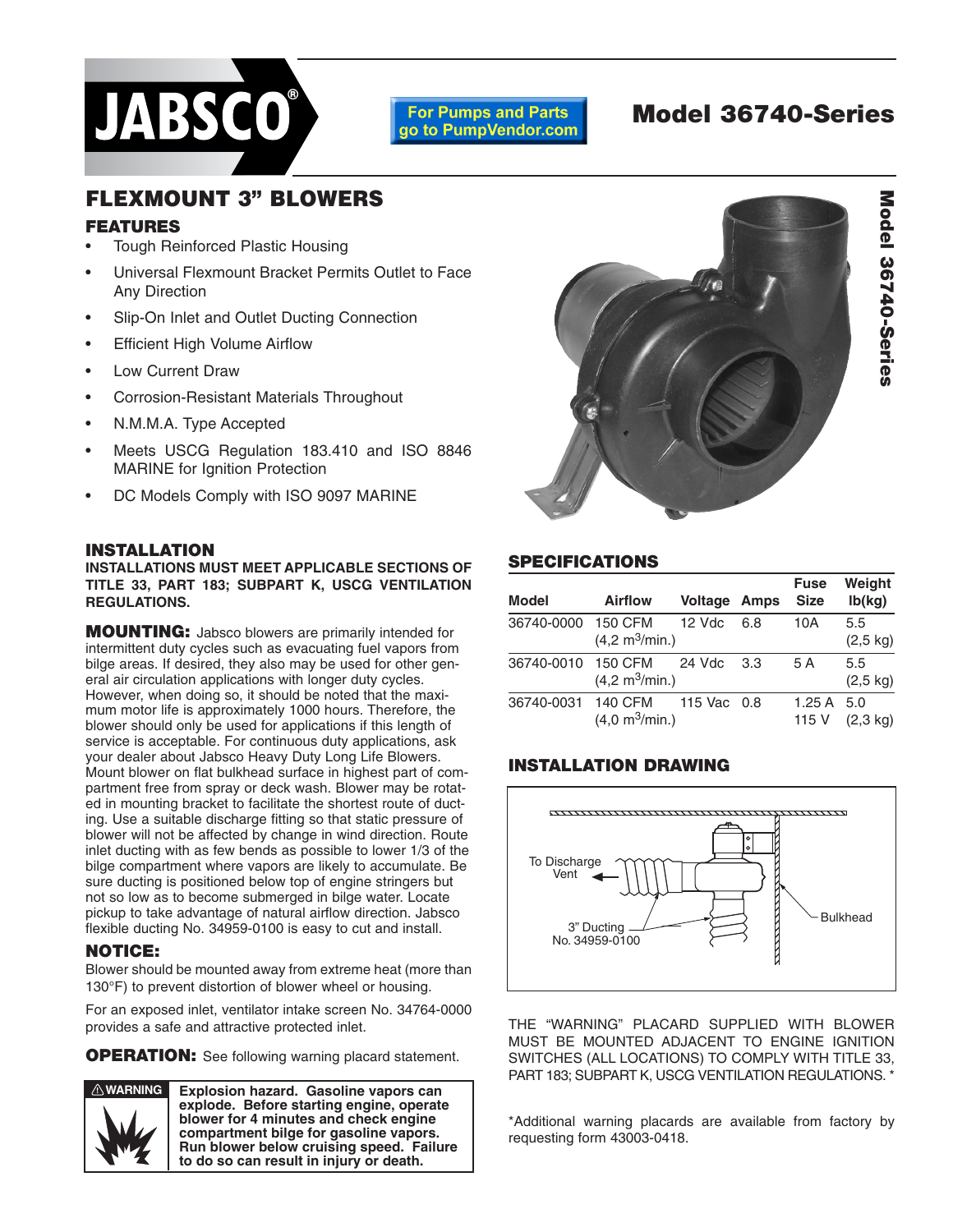#### **PARTS LIST**

| <b>Key</b> | <b>Part Description</b>                           | <b>Part Number</b>                     | Qty. |
|------------|---------------------------------------------------|----------------------------------------|------|
| 1          | <b>Bracket Assembly</b><br>(includes screw & nut) | 43899-000                              |      |
| 2          | Motor Kits:                                       |                                        |      |
|            | 12Vdc<br>24Vdc<br>115 Vac                         | 30200-0000<br>30200-0010<br>30200-0050 |      |
| 3          | <b>Blower Housing</b>                             | 35772-0000                             |      |
| 4          | <b>Blower Wheel</b>                               | 34742-0001                             |      |
| 5          | <b>Blower Housing</b>                             | 35773-0000                             |      |
| 6          | Screw - 8 x 5/8 SS<br>Self Tapping Pan Head       | 35508-0000                             | 5    |

#### **PARTS VIEW**





## **WIRING FOR DC MODELS**

Use stranded copper wire. For lengths up to 25 feet (7.6 m) from power source: use 12 gauge wire for 12 Volt, 14 gauge wire for 24 Volt. Use larger wire for longer lengths. Use a 10 amp rated on-off switch in positive side of circuit (Model 44960-0003). Circuit must be protected with a fuse. Suggested fuse sizes are listed in the specifications table.

## **WIRING FOR AC MODEL**

Use 16 gauge stranded copper wire for lengths up to 100 feet from power source. Connect the grounded, unswitched conductor (white) to the white motor lead. Connect the ungrounded, switched conductor (black) to the black motor lead. This conductor should include, at the power source, a 1.25 amp 125 Volt fuse. The green motor lead must be connected to the AC circuit ground.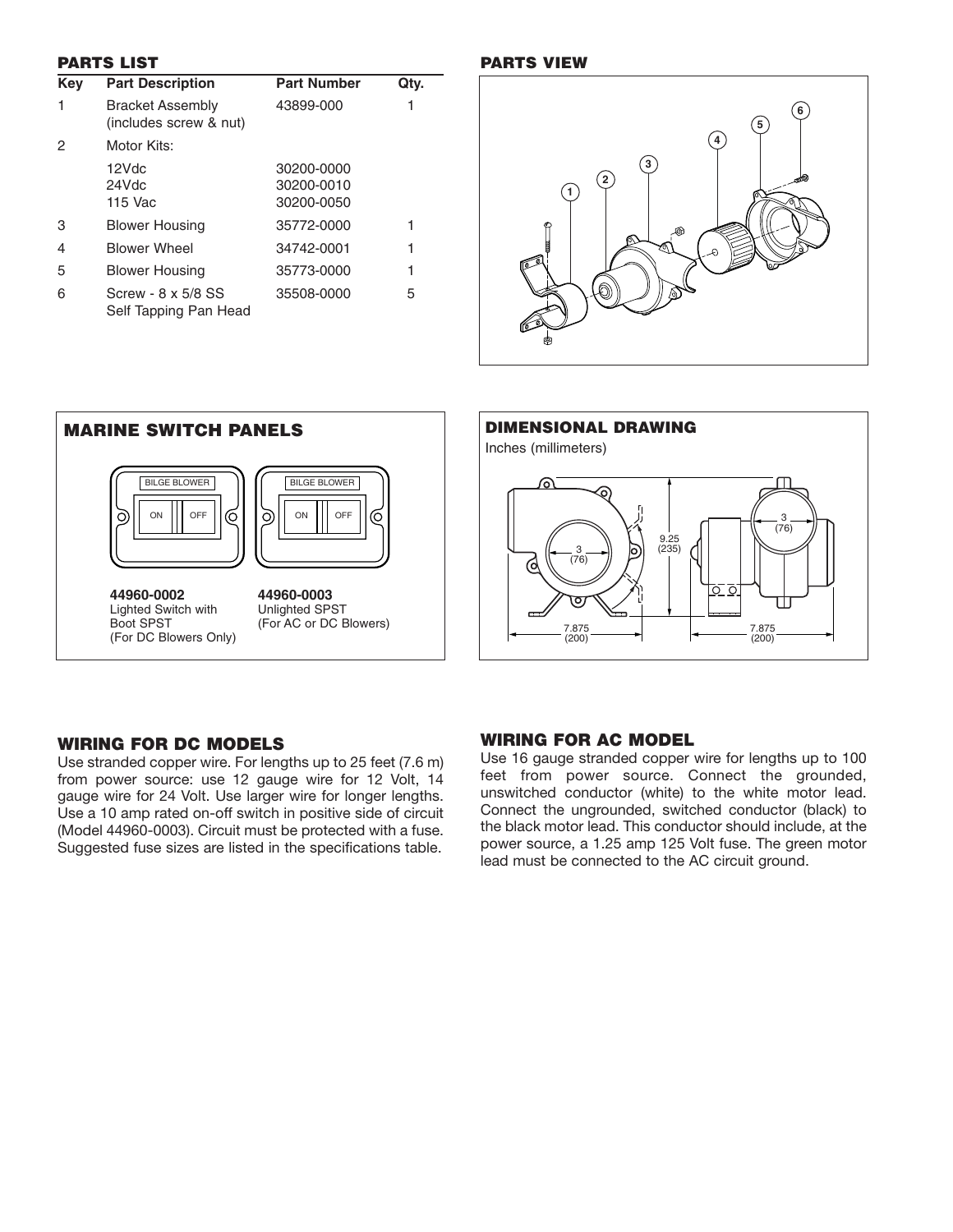